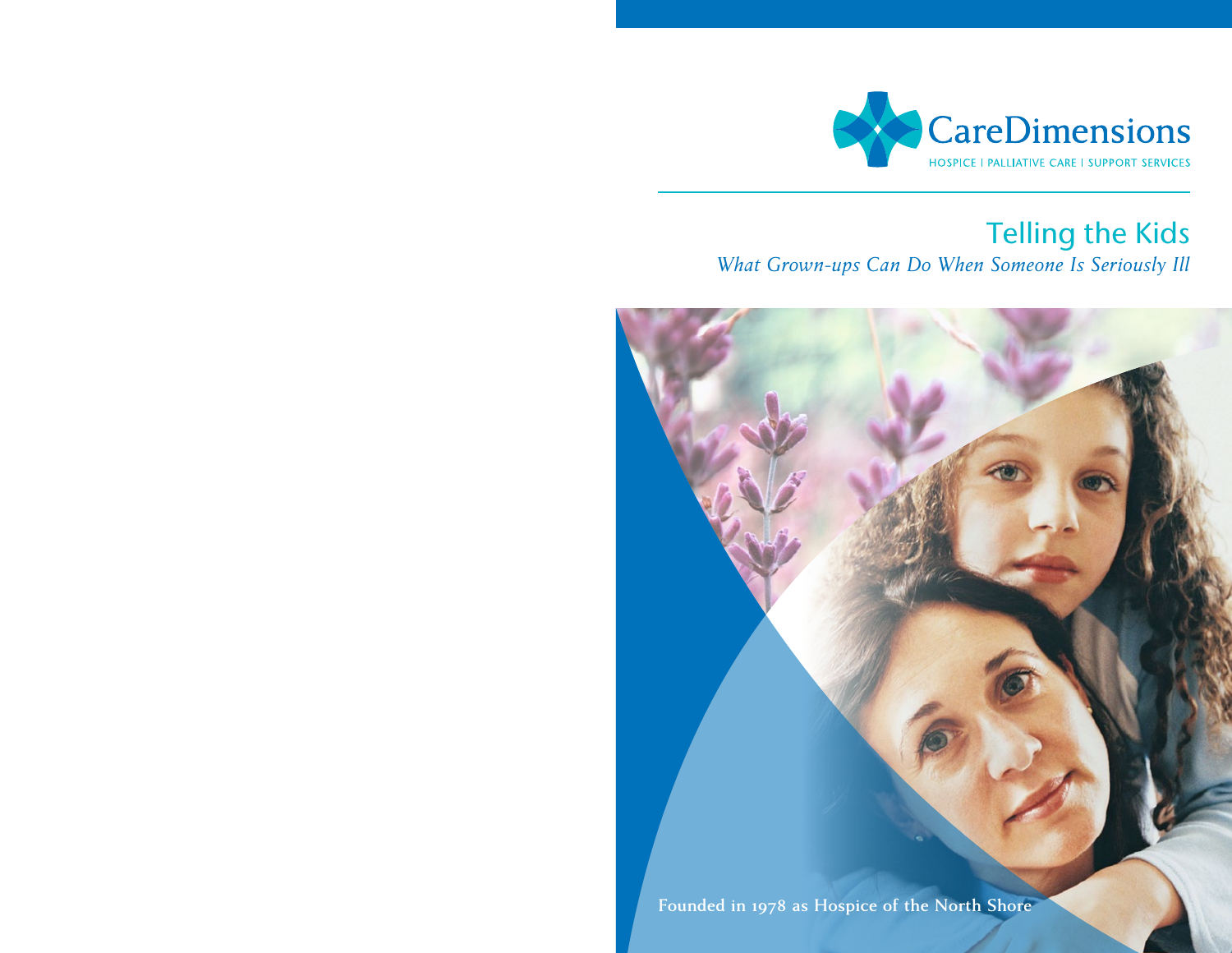## *Telling the Kids:*

### *What Grown-Ups Can Do When Someone Is Seriously Ill*

When someone is seriously ill, it affects the whole family. And when children are involved, the situation intensifies. Children bring out our natural tendency to protect and nurture. Adults want to shield children from the pain and distress of seeing a loved one who is ill. And so grown-ups grapple with issues around how and what to tell, or even if to tell, the children about the situation.

This booklet has been developed as a guide to help grown-ups who face these situations – parents, family members, teachers, and other professionals who work with children and families. It is meant to be a quick resource for some of the concerns and myths about children's grief, serious illness and communication.

The more parents and other adults understand how children are affected by the situation, the better prepared they are to discuss and share information with children of varying ages.

Children are affected no matter what: Children sense changes around them before they often know what is happening. Regardless of what you tell children and what they may know, they are affected by what's happening in their environment, even if they don't show you or tell you their thoughts. For example, there may be health care staff who come and go from the house – what do the children think of that, what do they know already, what misconceptions might they have? Children see your concern and watch frequent visits to hospitals and doctors. They follow family conferences and hear the phone ring. Children watch and listen to what is happening around them.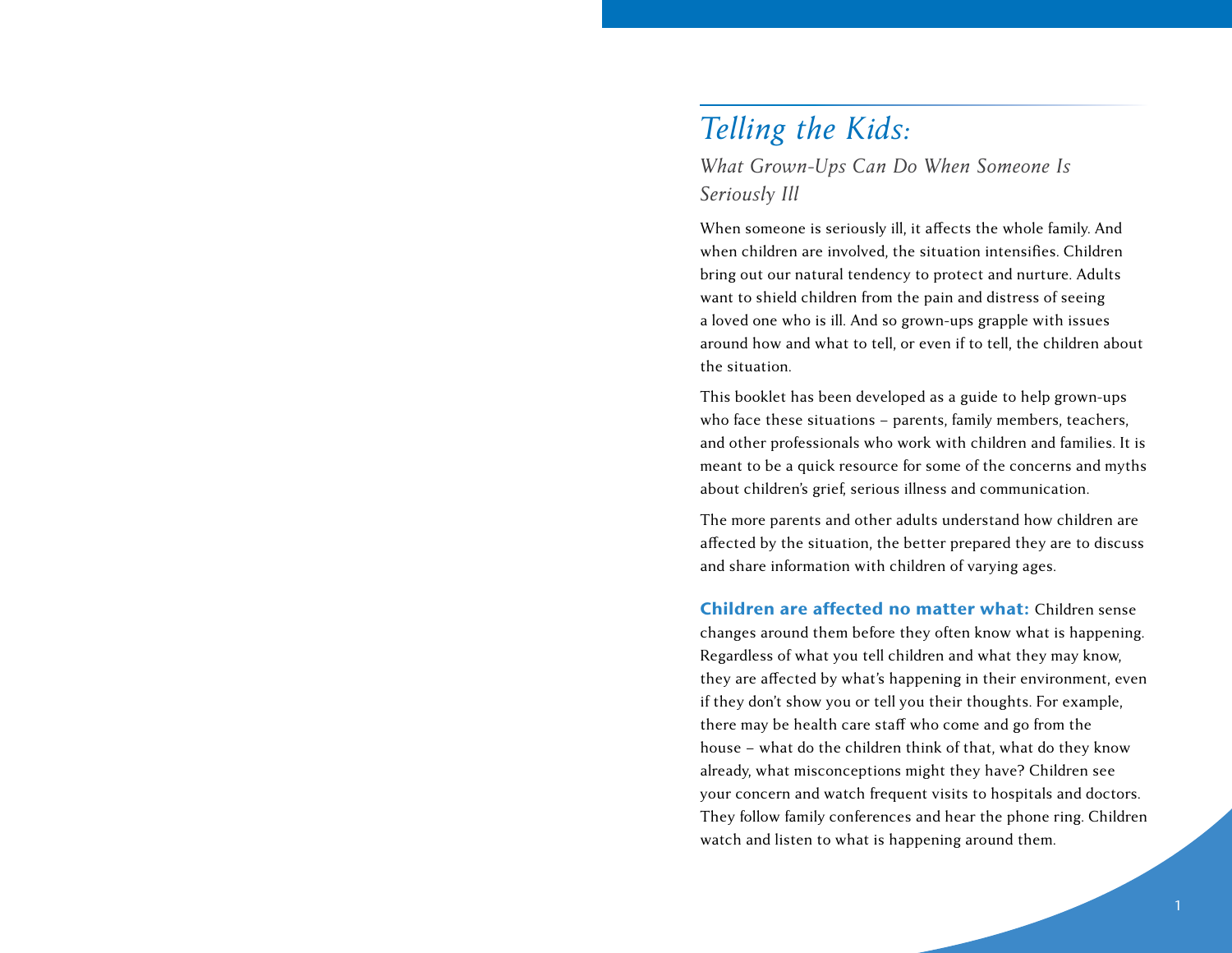Kids fill in the gaps on their own: When they don't have all the information they need, children try to fill in the blanks. They may even listen in on phone conversations or to private conversations behind closed doors. As you can imagine, this often leads to very inaccurate information and perceptions. Kids are listening at all times. If they are within earshot, don't assume they are not paying attention. They are naturally curious and usually will seek to satisfy their curiosity if their questions and concerns are not addressed directly.

Children mimic adult behavior: If parents keep secrets, and don't talk about the situation or the illness, then children will mimic that behavior. Children assume they're not supposed to ask questions, leading their parents to believe they are fine.

But regardless of how fine the children appear, they are wondering and worrying while pretending to be okay because they think that's what the adults want. If children see adults pretending the situation is not serious, they will mimic that coping behavior, hiding their feelings and harboring what could be major misconceptions. More importantly, this pretending may only exacerbate children's worries and fears. Children often fear the worst when they aren't given the opportunity to discuss what's happening.

Yet because parent behavior teaches and shapes children's behavior, these situations can also serve as positive learning experiences for children. For example, during the loved one's illness, grown-ups can teach children coping behaviors that can later be used with any type of serious situation. Children will learn that hard times happen, and develop tools for handling such challenges.

Kids encounter death and grief more today: Kids are affected more than they used to be by issues of illness and death. Kids talk about these things on their own, they see it on TV and in movies. Consider the cartoons where a character dies and next week is magically alive again. Children may know or have heard of a friend whose family member died or was ill. They are visiting nursing homes and hospitals more than in the past, where they see illness and death first hand. Yet, if no one has openly talked about these topics with them, children often have significant misinformation and misconceptions.

Take a cue from the parents: Professionals working with children who have a seriously ill family member should take their cue on how to respond from the parents. Start by asking parents how much they want to be involved or how much they'd like some help. Often parents in these situations are already overwhelmed. Whether they are losing a spouse or parent, these adults are already dealing with their own feelings in addition to the practical matters of caregiving. Be cautious of putting too many demands on them or being too critical. The best option is to assess how parents feel about talking with their children about this illness, how much they can handle, or want to handle. There will be parents who want to be the ones to tell their children, and others who will want help handling this difficult challenge.

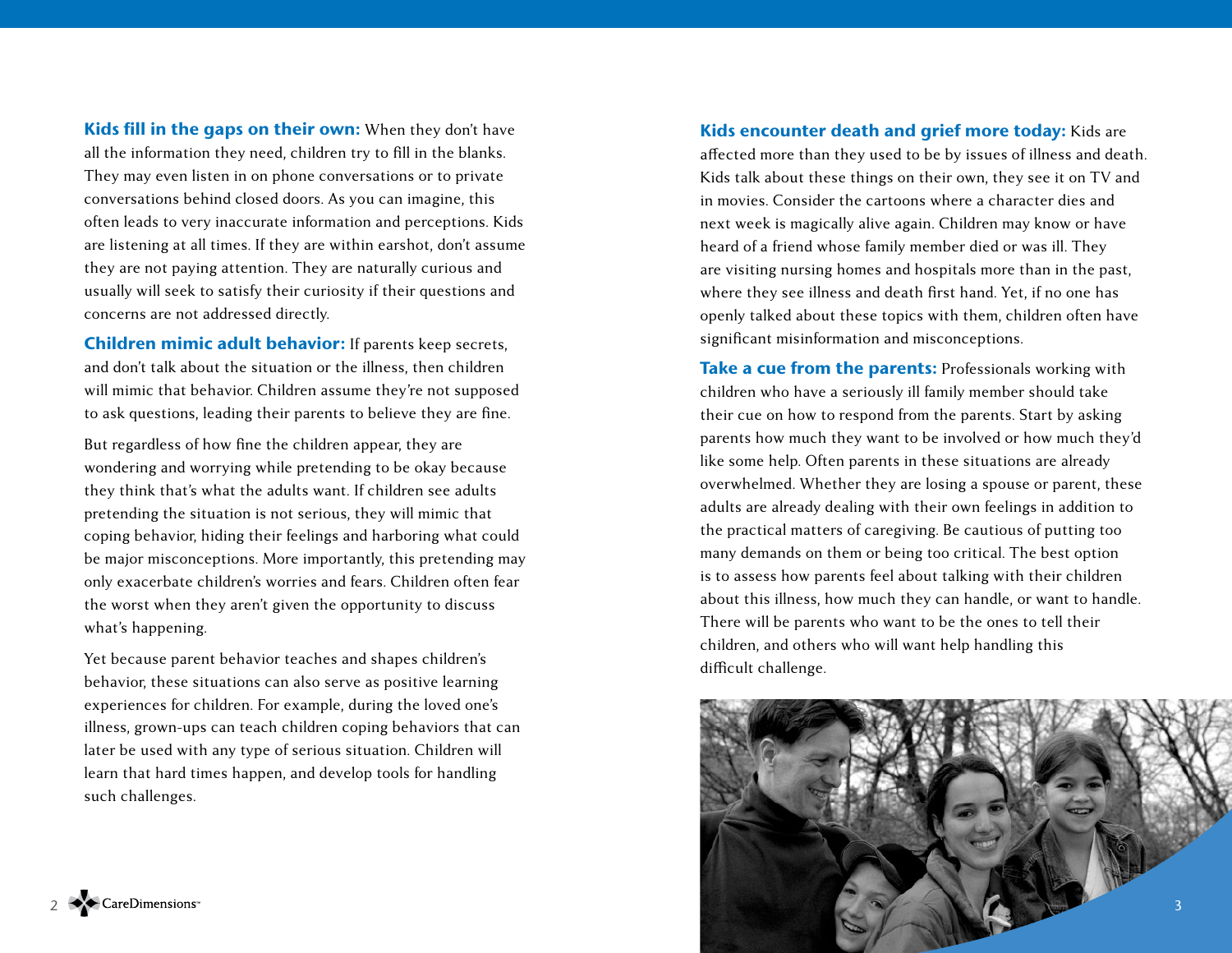# *A Child-Friendly Approach*

When it comes to talking about a loved one's serious illness, adults should take an open and honest approach with children to minimize their fears and clarify any misconceptions. The steps outlined below will help you put together an approach that enables you to feel comfortable and confident.

Children and teens traditionally do well when given ageappropriate information about the illness and plan for care. Caring adults can help provide this information, as well as comfort and support. Involve your friends, your children's school, clergy or community supports for additional assistance. Serious illness brings a loss of normalcy and routine. Children as well as adults often experience the feelings associated with this loss with the same intensity of grief. Shock and denial, anger and blame, withdrawal and acceptance are all normal reactions that accompany the issues and emotions when someone close to you has a serious illness.

**Preparation:** Prepare yourself ahead of time by deciding how much information to share with the children and anticipating what their questions might be. They are not always interested in all the details. The best way to give children the right amount of information they're seeking is to be prepared to ask lots of questions. Even young children can guide you towards the amount of information they can tolerate. See the section on "Asking Leading Questions" on the next page for more ideas.

Know the child: Every child has their own style of coping with change and challenges. Some become quiet and reflective, some become anxious, some have temper tantrums. Be prepared for the reactions you might face by first assessing each child's individual coping style. Review their past and present coping skills to anticipate reactions, and how you can minimize the impact.

Ask leading questions: Good questions will form the basis of your conversation with the children and help you provide just the right amount of information. What do the children know about the person's illness? What have they been told? What have they heard? For example, you may want to ask: "*Have you ever heard of the word cancer?" "Have you noticed mommy is sleeping a lot?*"

What do the children know about the type of treatment the ill person needs or has already received? What is their understanding of this information? A possible question: *"Grandpa's body is very sick, the medicine isn't working anymore. Do you know what that means?"*

Remember to ask what the children's worries and concerns are. With their broader life experience, older children may know about other people who have faced similar circumstances, which will affect their perceptions of the situation and fears. Be sensitive and aware of children's understanding of their environment. Discuss changes in the home environment or hospital. Review sights, sounds, smells. If children are to visit someone who is seriously ill, help them anticipate what they might see, such as a bed in a family living room or monitors and tubes in a hospital room.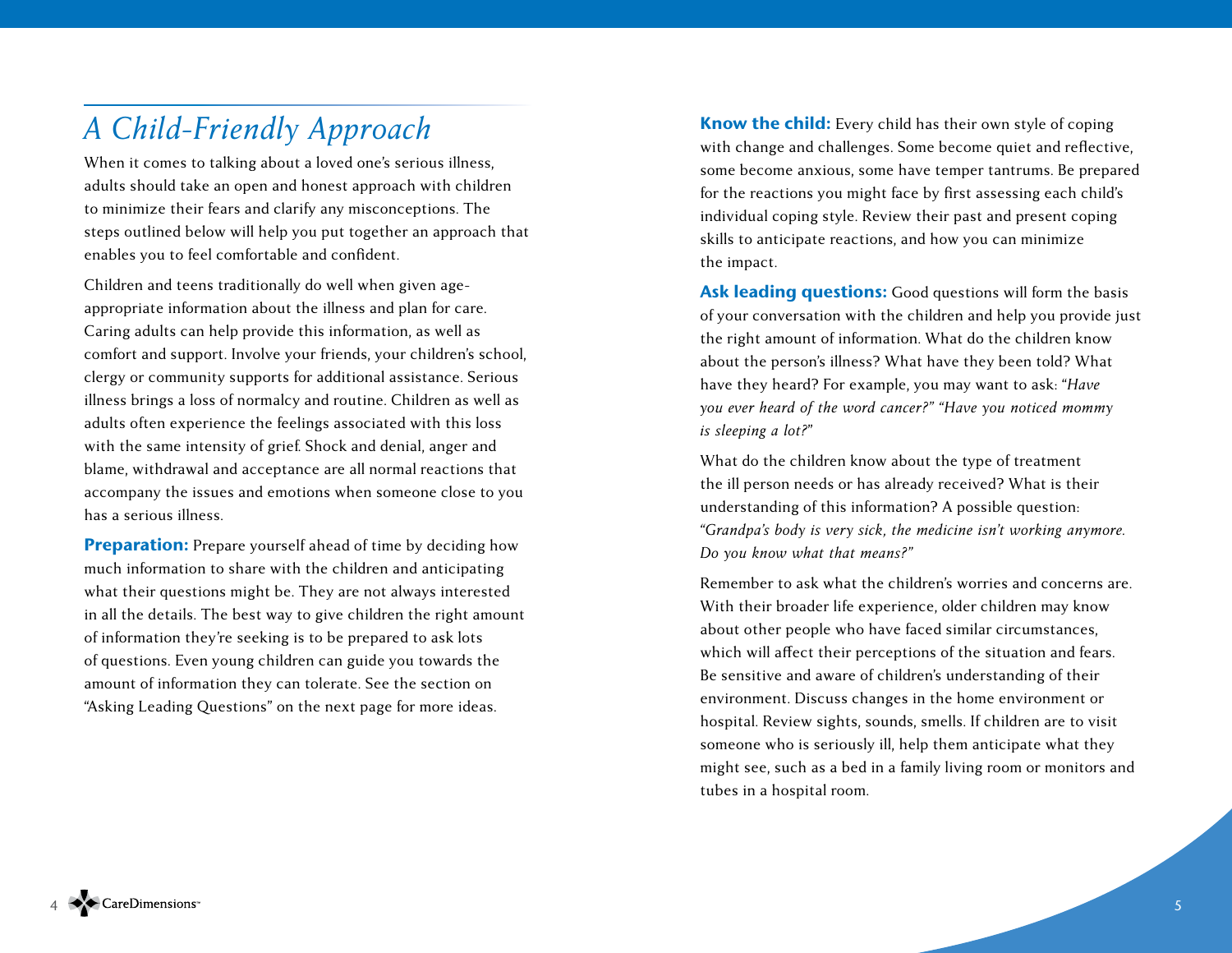Tell them about the illness: Use correct medical terminology as much as it is possible for the child to understand. The older the child, the more detail you will likely want to provide. For example, a younger child is often satisfied with *"Mommy is very, very sick so she has to go to the hospital to get special medicine and be taken care of by the doctors and nurses"* or *"She has to rest in bed."* The more a child can know, the less frightened they will be.

Provide factual information: Talk openly and honestly about the diagnosis and treatment by using age-appropriate words and descriptions. Remember, less is more until you find out how much information the child is actually interested in. What you might say to a four-year-old will be different from what you say to a 10 or 14 year-old.

**For all ages:** *"I want to talk about something serious."*

#### **Then add the following:**

**Ages 4-12:** *"Grandpa is very, very sick. He is going to need an operation."* Or *"He is going to take some very strong medicine."* Or *"He needs to go to the hospital for a while. The doctors are going to work very hard to help him get well, but his body is so sick, he may not be able to get better."*

**Ages 13+:** *"Dad is very sick. He has (cancer, a sick heart, etc.). The doctors are going to be working very hard to help him feel better. He is going to have an operation to fix his heart (or he's going to be given very strong medicine called chemotherapy)."*

It is always helpful to give children actual words such as 'cancer' or 'heart disease' and then explain in child-friendly terms what those words mean. Use coloring pages or body outlines to describe different areas and treatments. This is a good way to connect the body with medication and treatment. If a child has previous experience or an awareness of this illness, they may often link that situation to the current one, and expect a similar outcome. Be careful of using euphemisms that may confuse or alarm children. For example, saying *"Mommy has an illness that is going to cause her to go to sleep forever"* may prompt children to be fearful of going to bed.

Reinforce that no one did anything wrong to cause the illness, hospitalization or change in treatment. Children have a very ego-centric view of the world and often link their actions to outcomes that truly had nothing to do with them. It is not unusual for children to believe that their actions or bad behavior caused their loved one's illness.

For children, the amount of information you give them is usually less important than interacting with and reassuring them. While not alarming your child with too much gloom, it is important to be truthful. Telling a child someone will get better will only cause problems later if this turns out not to be true. Try to be realistic but encouraging.

Include the details that may not seem important to you: Children want to know details important to them, such as who takes care of the sick person. For example, if the person is in the hospital, let younger children know that the person is being cared for all day and all night. They may worry about the loved one not being part of a normal "routine" anymore. Again, questions are good ways to uncover these unasked concerns.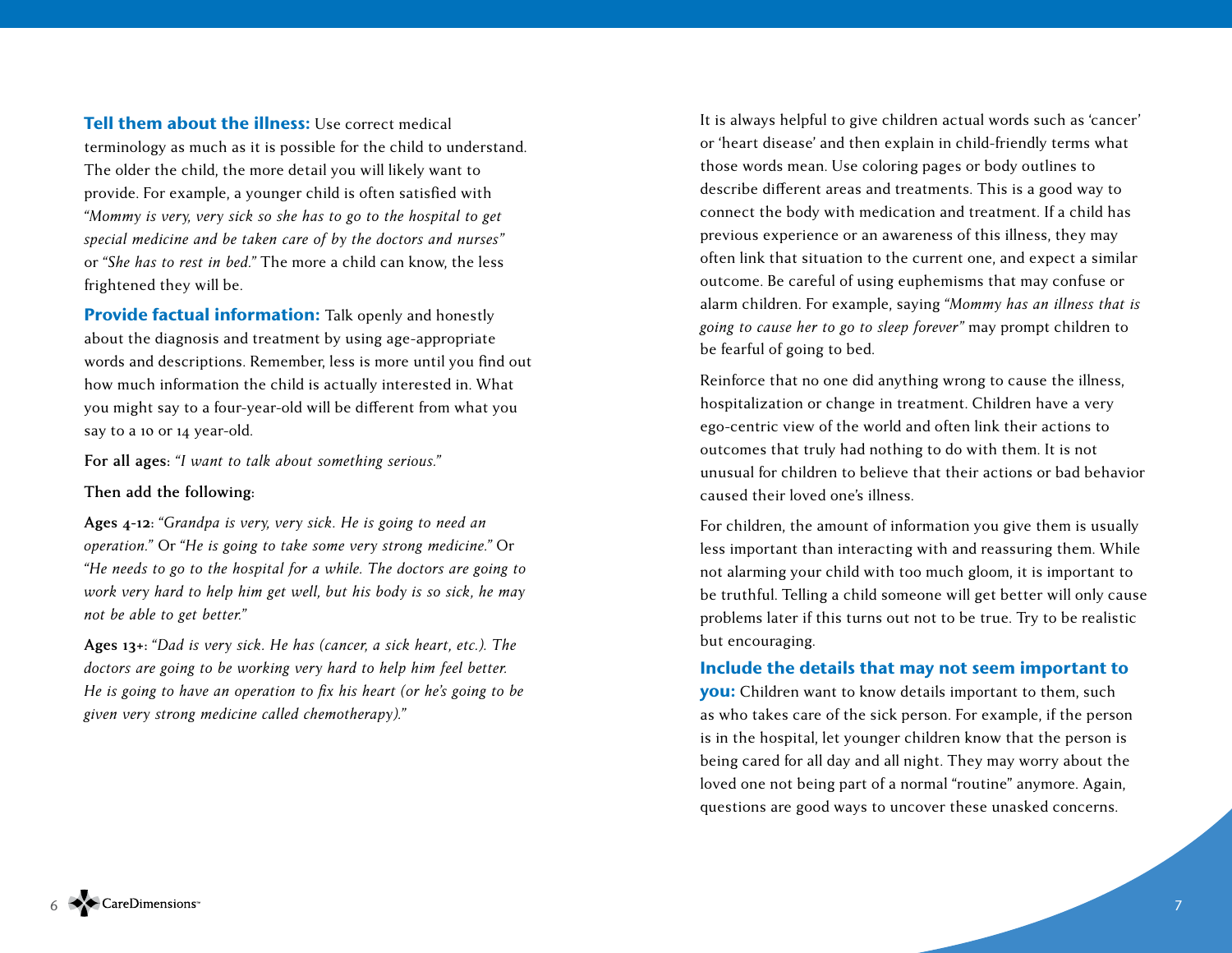Discuss the effects of treatment: Children often fear the unknown and can also be alarmed by changes. It is best for children to be prepared for any changes they will witness. If someone has lost a lot of weight, for example, let the children know what they will notice and also why this has happened. You can reassure children that someone may look different, but that she is *"still the same Nana on the inside."*

#### Consider practicing your discussion in advance: It will

likely be a more helpful conversation if you can be calm and clear with your child. You might practice with a spouse or friend, or write down what you plan to say. Anticipate questions your child might ask.

Seek professional support: While parents usually know their children best, it is often helpful to speak with a professional who is familiar with the type of serious illness with which you are dealing. Professionals can coach you on different words and explanations to try with children, put you in touch with appropriate resources, answer questions and possibly role-play how to talk to the children.

#### Show that it's OK to have many different feelings

about the situation, and that you do too. Sharing your feelings helps a child to understand and/or share theirs. Children usually model coping behaviors from the adults around them. Remember that children can be very sensitive to the emotions and actions of the important adults around them.

Help them cope: Children often feel left out of the situation when they are at school or away from home. Allow them to carry a picture of the person with them, or a special object that they can keep close.

Choosing when and where: When having these conversations, choose an environment that is free of distractions (no toys, computer games, TV) and where everyone can feel comfortable (places to sit, room to move if feeling anxious, a familiar room). Conversations should, whenever possible, occur when adults have enough time to answer questions and provide comfort or reassurance, not when you are in a hurry and only have a few moments. Let children know you are available at any time to answer questions or concerns that may come up.

If you're not the parent: Any adult involved in the situation should follow the guidelines in this booklet. However, if you are not the parent, be sure to get permission from a parent or guardian to share information. If you don't have this permission, and yet feel that you must provide some response to a child, you can say: *"Yes, I understand your mom is really sick. What has your family told you? How does this make you feel?"* This allows you to have some idea of what the child knows. You can validate feelings and provide reassurance that you'll be available to help. Because you don't know what a parent wants their children to know, it's best not to be too specific with information you may know or have, although you can urge children to talk with their parents or let their parents know they have questions and concerns.

# *Children at Different Ages*

The secret to communicating effectively with children is to try to see things from a child's perspective, and that view changes depending on the child's age and developmental stage. This section helps you anticipate common reactions, and understand the different needs and communication tactics that will be most successful with different age groups.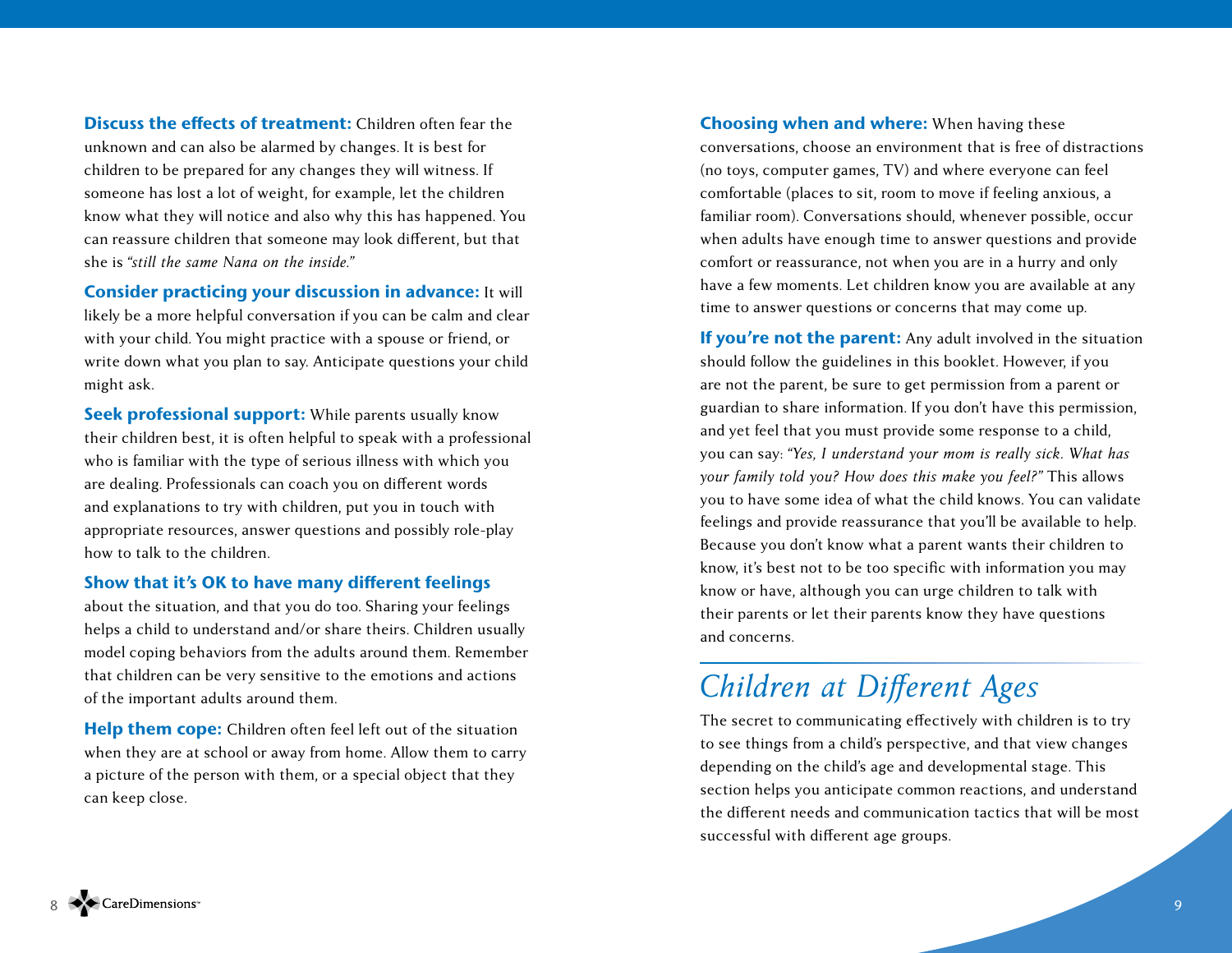#### Infants & Toddlers

- React to changes in caregivers or routine
- May exhibit regressive behavior, or difficulties eating or sleeping
- Often clingy
- May seem unaffected by the changes around him
- Temper tantrums sometimes, for no apparent reason

#### Pre-Schoolers

- Do well with simple explanations about diagnoses and medical equipment
- Enjoy art and play activities that help process information
- Enjoy making gifts for the person who is sick
- React to changes in routine
- May demonstrate regressive behavior or temper tantrums
- Do best with consistent limits and patience

#### School-Age Children

- May be overwhelmed by stressful thoughts and feelings
- Do well with simple explanations using coloring pages or body outlines to describe different body areas and treatments
- Behavior problems are often attention seeking and attempts to test limits (these behaviors are often triggered by their worries, concerns and fears of the unknown)
- Don't want to feel different than their peers
- Appreciate talking about how the illness affects them personally

#### **Teenagers**

- Greater life experience exacerbates their fears and concerns
- Have the ability to envision favorable and unfavorable outcomes
- Reluctant to talk about what they are thinking
- Time with peers is essential, though limits may need to be set to allow for family time
- Feel resentful when assuming added responsibilities due to a loved one being ill
- Feel guilty about that resentment, and demonstrate it through oppositional behavior or angry outbursts
- Need to be included as much as possible and keep them informed of progress or changes
- Want adults to pay attention to the changes they may be going through
- Appreciate adults sharing their feelings, thoughts and observations

# *More Tips for Grown-Ups*

Dealing with a serious illness can be stressful for the whole family. Parents and caregivers feel stressed, and can become overwhelmed. In the midst of this, parents face the added demand of providing a normal, daily routine for their children as well as comfort and support for their children's concerns. That can be especially difficult for any adult grappling with their own emotions and concerns. These tips are designed to give grownups some ideas on how to manage these dueling challenges.

**Separation issues:** Be aware that changes in routine or caregivers and time constraints affect a child. Children may exhibit separation anxiety or worry that something will happen to their parents when they are out of their sight. Be as available as possible and provide reassurance by telling children when you'll leave and return, where you'll be and who they can turn to if needed while you're gone.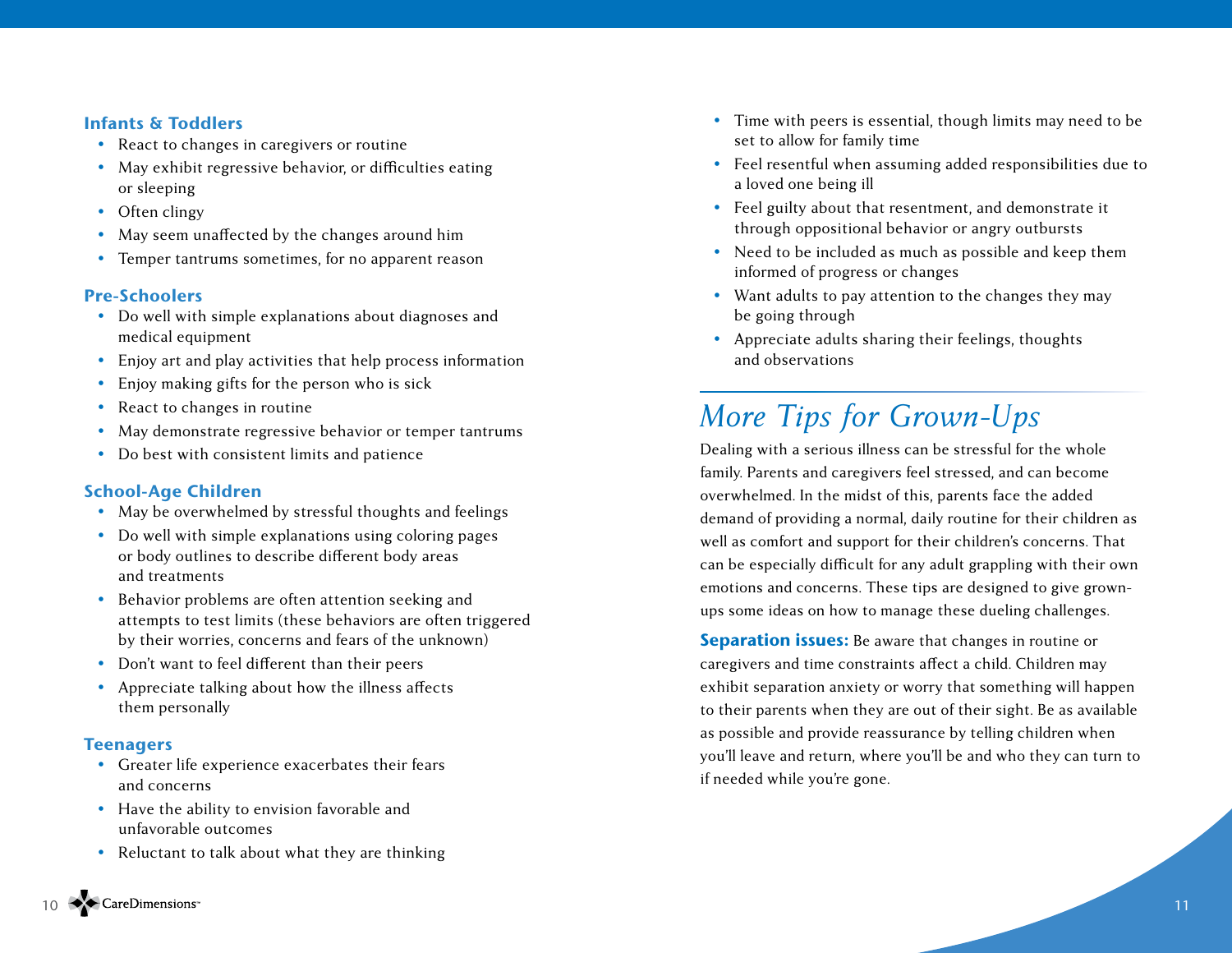**Isolation issues:** Children often think that they are the only ones experiencing certain emotions or feelings. Talking with them about your feelings and concerns helps them realize they are not alone, which can be comforting. Support groups exist for children with seriously ill loved ones. Children learn different coping styles from one another and provide comfort and understanding that friends who don't have someone seriously ill can't provide.

Maintain as normal a routine as possible: Changes in routines and schedules often lead to regression and attention-seeking behaviors. Children need structure to feel secure during stressful times.

Find a balance: Although letting children help with tasks allows them to feel included, try not to burden them with too many responsibilities or imply they must become an adult. Some things they can do: get a glass of water, a tissue, a book; run an errand; read a book or the newspaper to the patient; sit with the patient and tell them about their day; offer to mow the lawn, rake leaves or dust; make drawings, cards or poems. Let them choose the level of involvement. Home nursing may make some children uncomfortable, others may want to be helpers. Involve children whenever it is appropriate as long as they feel comfortable.

Talk with other adults in your child's life: Talk with teachers, coaches, troop leaders) about what is happening in your children's life. They may be more understanding and tolerant of any changes in the children's behavior and also may be able to provide additional support.

Concentrating in school may be difficult. Children may worry that something will happen while they are at school. Reassure them you will call and come for them if needed.

### Encourage family members or friends to spend time

with your child, especially if you are busy caring for the patient or if, as the patient, you are not feeling well. Children can easily feel neglected if adults around them seem distracted or have little time for them. This can also lead to unnecessary fears or misperceptions.

Be prepared to discuss death: It is important to be able to answer children's questions about death if they should ask, but also if the illness progresses to the extent that death may be a reality. There are materials 12 and professionals trained to assist you in this sensitive and difficult task.

Sleeping and bedtime issues: Children may have a hard time falling asleep or experience nightmares. Depending on how the illness has been described to them, they may even have concerns about the risks of 'falling asleep.'

Make every effort to take care of yourself: Finding time to care for yourself may seem impossible. But you will manage your own stress and your children's needs better if you are eating, sleeping and relaxing.

### *What If the Illness Gets Worse*

The most unfortunate reality of serious illness is that not everyone gets better. As mentioned earlier, children often sense a change in their environment. They may even be waiting for you to acknowledge these changes and inform them of the details. Keep children updated and informed as changes occur, for example, explaining: *"Everyone hopes that Mommy gets better, but her body is very sick."* As time progresses you can emphasize the seriousness of her illness, by saying, *"Everyone still hopes that Mommy will get better, but her body is very, very sick."* This gives children the opportunity to begin processing, in a non-threatening way, how very sick Mom really is, without totally giving up hope.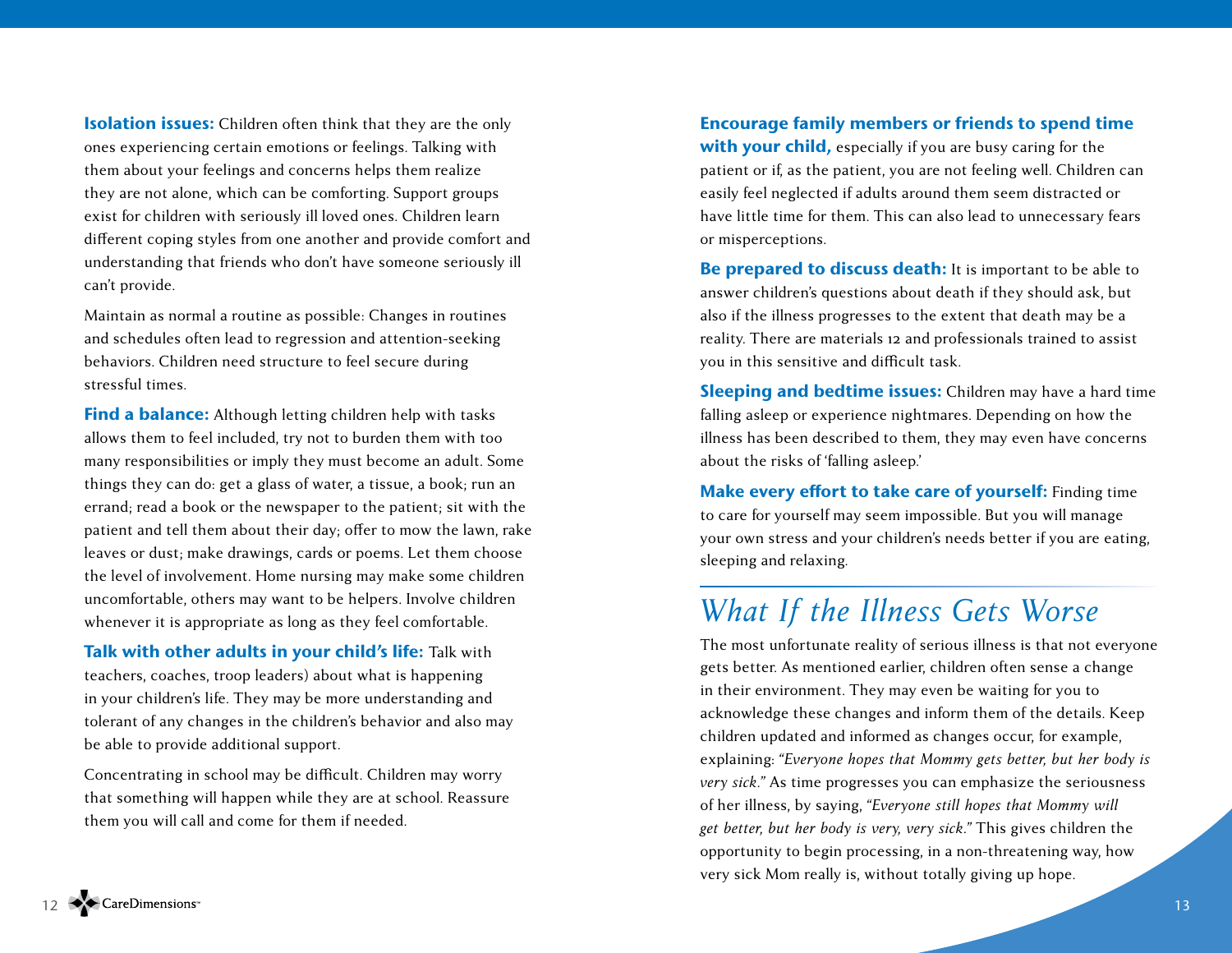Ask the unasked questions: Children of all ages may be uncomfortable asking questions about death. Adults can ease this process by giving them age-appropriate information in a clear and straight-forward manner. Just as you may have prepared them at the time of diagnosis, you have the ability to prepare them now as well.

**Be realistic:** It's often easier to be simple and concise with the information you share with all ages during this time. Try to be realistic about the person's prognosis. It is okay to say, *"I don't know"* if you don't know the answer to a question. Don't be afraid of sharing your own emotions; you are modeling for your child how people react when someone they love is going to die. For example: *"I have some very sad news. Grandma has gotten very, very, sick and the medicine is not working anymore. The doctors told us that she may die."* 

Another scenario could be: *"Everyone still hopes that Grandma will get better, but her body is very, very sick. Remember when she had an operation to take out the cancer? The doctors told us that the cancer came back again, and that is what is making her so sick. They don't think that another operation would keep the cancer away and she isn't going to get better. Do you know what that means?"* 

Give them time: Children need time to process that the person is not going to get better. This can invoke many different feelings with a range of intensity. The amount of time and preparation before saying goodbye can affect this range tremendously. Some children may be emotional, others may be stoic. Anger, confusion and blame are also very common reactions. It's important to remind children, especially younger children, that it is not their fault the person is not going to get better.

The question of "when": Children often want to know when the person will die and why they have to die. It is best to be honest, even to acknowledge that sometimes we don't have all the answers. The younger the child, the more difficult it is for them to understand the concept of time. It is more helpful to say to a child, *"No one knows exactly when Papa will die, but the doctors say that it will probably be before you go back to school this fall."* This gives children a helpful frame of reference without a specific day and time.

The question of "why": Children often wonder why *their* loved one has to die, especially as pain, confusion and anger begin to set in. A good answer: *"Even though some people's end comes earlier than we'd hoped, their life still had a beginning, middle and an end. Everyone's life is special no matter how long it is."* Avoid using such phrases as: *"It is her time"* or *"God wanted him or her to go to heaven."* These are often confusing and frightening to children.

Help children prepare: If there is time, you can continue to prepare a child for an impending death by describing changes in bodily functions, such as: *"I can tell that your uncle is getting sicker, his body doesn't work the way it used to."* You can further these descriptions by adding, *"His legs don't walk anymore, he can't sit up in a chair anymore, he doesn't eat anymore."* You can let a child know that these are normal occurrences when the body is getting ready to die.

Allay their worries: Children may be upset that the person is scared to die. Ask them, *"Why?"* Remember, children will often lead you toward how much and what type of information they are seeking. Children may wonder *"Does dying hurt," or "Does Nana know I'm here?"* In answering these questions you may want to reassure children that dying usually doens't hurt. When someone dies, they no longer feel pain. And although Nana may not be able to open her eyes and see you or talk to you, she can hear what you are saying if you'd like to tell her something.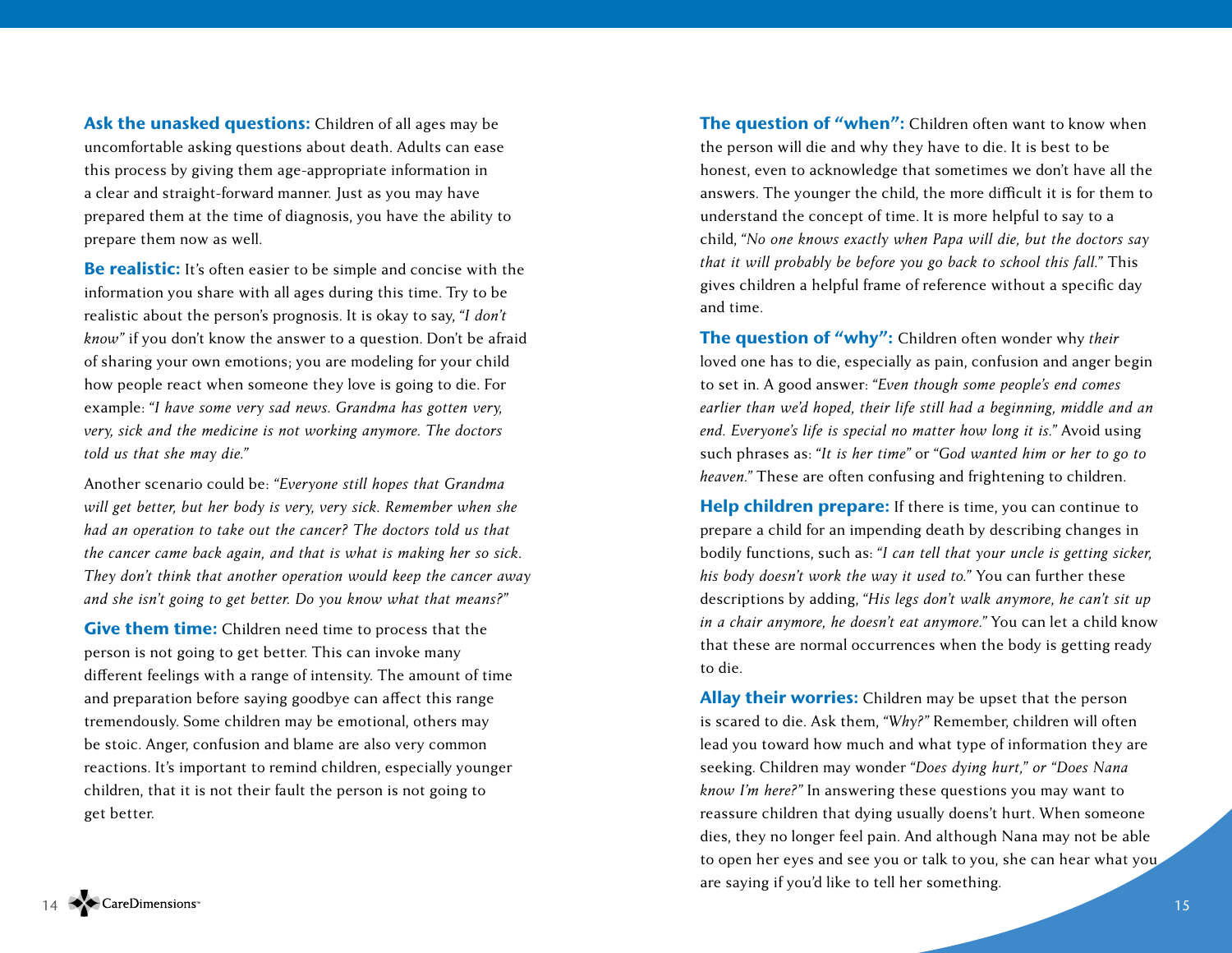Creating special memories: Preserving memories is a gentle way to help a child shift from get-well wishes to saying good-bye. For instance, instead of making someone a get-well card or gift, make something that reminds everyone of a special time or special memory. This encourages communication and provides lasting memories. And it also allows everyone to maintain hope, while being realistic. If the patient is able to communicate, suggest recounting stories of past times.

To visit, or not to visit: Children deserve time to experience the dying process and say good-bye. They should never be forced to visit anyone who is ill, but be sure to prepare them for what they may see, hear, smell and encounter which may help decide whether to visit. Sometimes children have angry or sad feelings if they are not allowed to visit, or guilty feelings if they chose not to visit. Adults can support children by reminding them that they made the best decision at that time. It is often helpful if a child has an activity to do while visiting the person, whether it be watching a movie together, reading a story or playing a memory building activity.

Let them say good-bye: Saying good-bye is important for children of all ages. It helps validate, commemorate and remember their loved one. Below are some suggested activities to help a child express their feelings and preserve memories.

# *Activities to Help Children Say Good-Bye*

Create a scrapbook or memory album: Children have a limited ability to recall past events. Use pictures and other memorabilia to create lasting memories.

I remember...: Help children document important memories. Encourage them to draw or write about the things that make their loved one special. Some children enjoy interviewing the dying person or others around them to document more information.

Hand-prints and hand-molds: Whether you use paint and paper or a commercial mold, these techniques can provide very tangible lasting memories.

Re-create a favorite time/place: Children enjoy the opportunity to be creative. Allow them to recreate a favorite time or place and transform an area in the home or hospital room to be like a favorite moment spent with the person that is dying.

**Video & pictures:** There never seems to be enough pictures or videos after someone dies. If your loved one feels comfortable, continue taking pictures and videos.

## *What Professionals Can Do*

Professionals involved with children in a family where someone is seriously ill usually want to be helpful and respectful of parents' roles and wishes for their children. One of the first and best things a professional can do in this instance is talk with the parents or guardian about how the professional can be helpful. This section is designed to help professionals understand what parents face and how they may best help parents in talking with their children.

The opinions of others: Be aware that parents may also be torn by conflicting messages and advice they are getting from friends and family as well as pressure from others about what's the right direction and decision.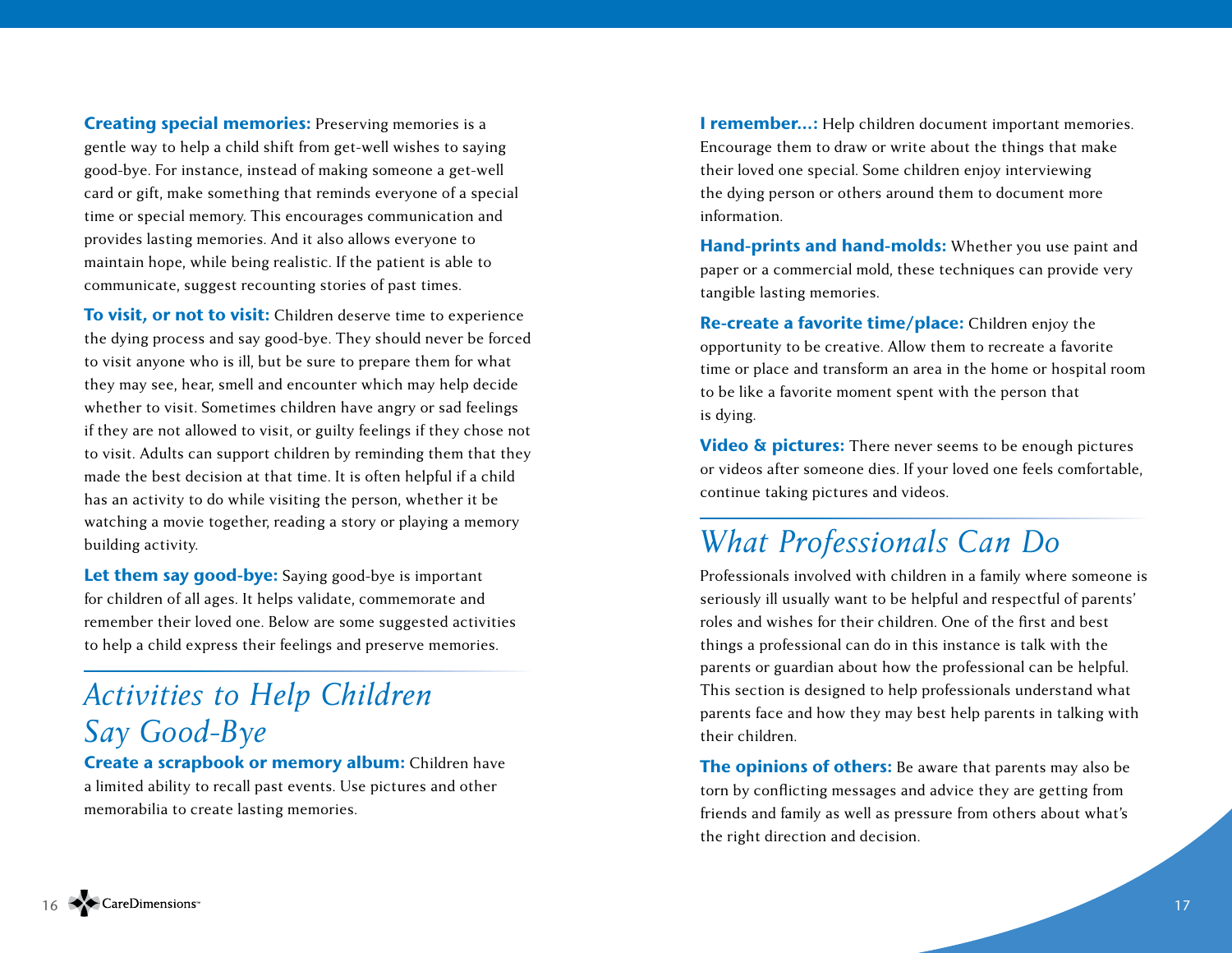Lots of parents admit: 'I wanted to bring my child to visit my aunt, but my Mother said it wasn't a good idea.' Or 'I wanted to bring my children to the wake, but my parents told me that I shouldn't; it would harm my children for life.' There are many misconceptions and myths about children and grief. Professionals involved in these situations need to help educate parents, help them identify and understand the misconceptions and then support them in efforts to overturn those myths.

**Offer validation:** Parents are looking for proof that the decisions they've made are valid. Professionals can validate parents' instincts, and support them in their efforts through reassurance, asking questions, guiding them to appropriate resources and just being available to listen.

Offer support, but avoid seizing control: Parents may be eager to do many things to help their children understand and cope with a loved one's illness, but remember they are in the midst of a stressful, serious situation. Parents may not have the time or energy to look for resources on their own. Make it as easy as possible for them to get the support they need. Present any support in a manner that reassures parents they maintain control for involving their children. Parents in the midst of an illness often feel as if everything is out of their control.



## *Suggested Resources*

For additional information and guidance, we suggest contacting Care Dimensions' Grief Support program or a local professional who specializes in children and grief as well as investigating the numerous books and resources listed below.

You can reach the Grief Support staff at 855-774-5100 or visit [www.CareDimensions.org/grief](http://www.CareDimensions.org/grief) to view our resources.

| <b>American Cancer Society</b> | <b>KidsCope</b>              |
|--------------------------------|------------------------------|
| www.cancer.org                 | www.kidscope.org             |
| <b>Cancer Care</b>             | <b>Kids Konnected</b>        |
| www.cancercare.org             | www.kidskonnected.org        |
| <b>NHPCO Caring Info</b>       | Leukemia & Lymphoma Society, |
| www.caringinfo.org             | www.leukemia.org             |
|                                |                              |

- *Color Anatomy: The Human Body from Head to Toe*, by Christine Becker
- *When a Parent has Cancer,* by Wendy Schlessel Harpham
- *How to Help Children Through a Parent's Serious Illness,* by Kathleen McCue
- *When Someone in Your Family has Cancer,* National Cancer Institute (1-800-4-CANCER)
- *What About Me?* By Linda Leopold Strauss (for teens)
- *Life Isn't Always a Day at the Beach,* by Ganz High Five Publishing, (workbook for ages 4-13)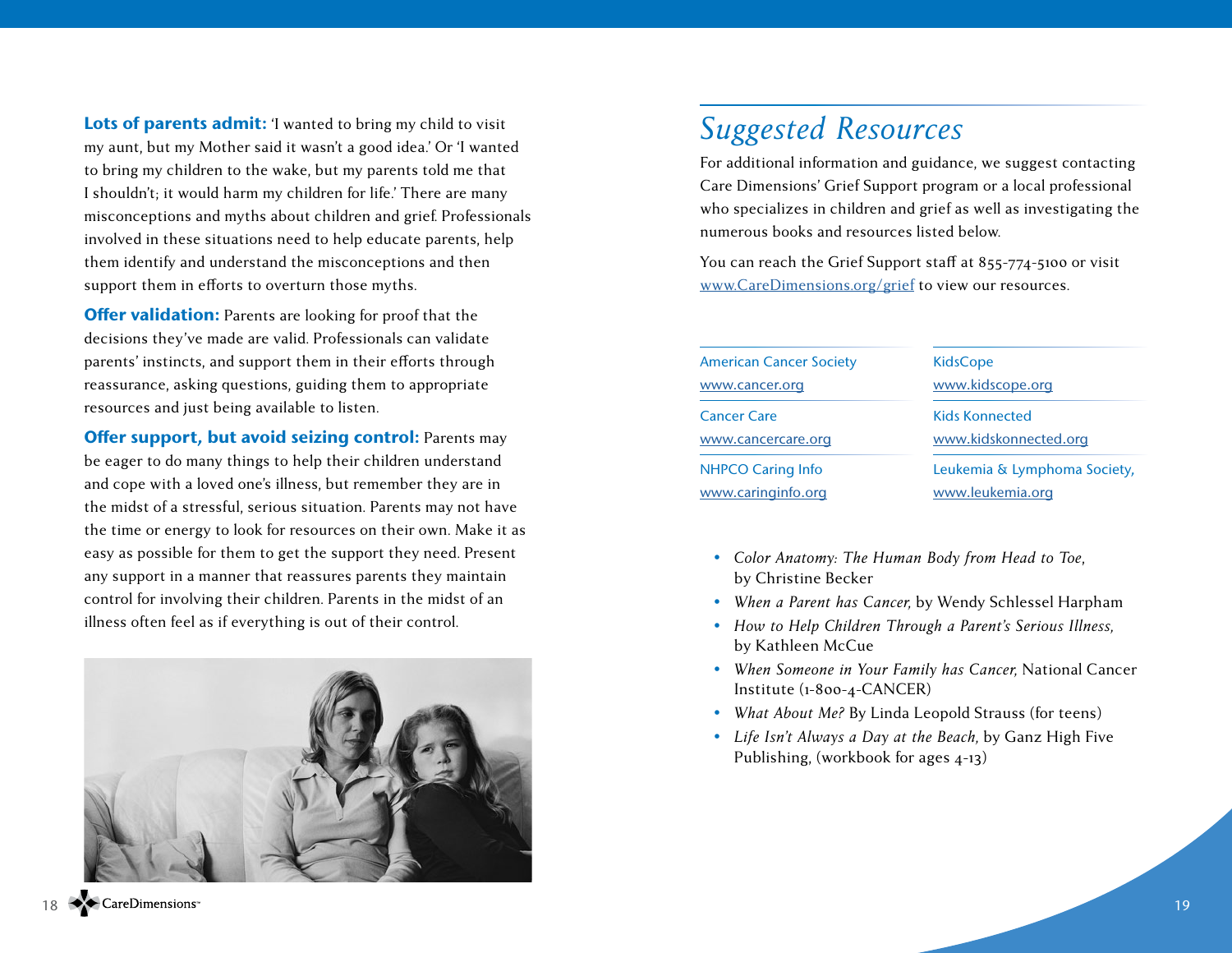# *Care Dimensions' Grief Support Program*

Care Dimensions Grief Support bereavement counselors guide children and adults through the difficult times that follow the loss of a loved one. Services are provided at the Bertolon Center for Grief & Healing in Danvers, in our Waltham office, and at locations throughout our community. Our programs are open to anyone experiencing grief and loss, regardless of whether their loved one was a hospice patient.

If you have lost a loved one, friend or coworker, or experienced a trauma that has changed your life, it's normal and natural to grieve. The grieving process gives us time to reflect and find new strength that enables us to continue our life's journey.

We all grieve in different ways and heal at our own pace because grief is an individual and personal experience as unique as the loved one we lost. However, support from others helps us heal.

Community support makes it possible for us to provide most of our services without charge, enabling anyone in the community to access the support they need. By supporting our program as a volunteer or with your tax deductible donation, you make it possible for us to continue our mission.

Care Dimensions' Grief Support program is staffed by a professional team of social workers and a certified child-life specialist, offers support for people in all stages of the grieving process. Call us, we can help. 855-774-5100 [www.CareDimensions.org/grief](http://www.CareDimensions.org/grief )